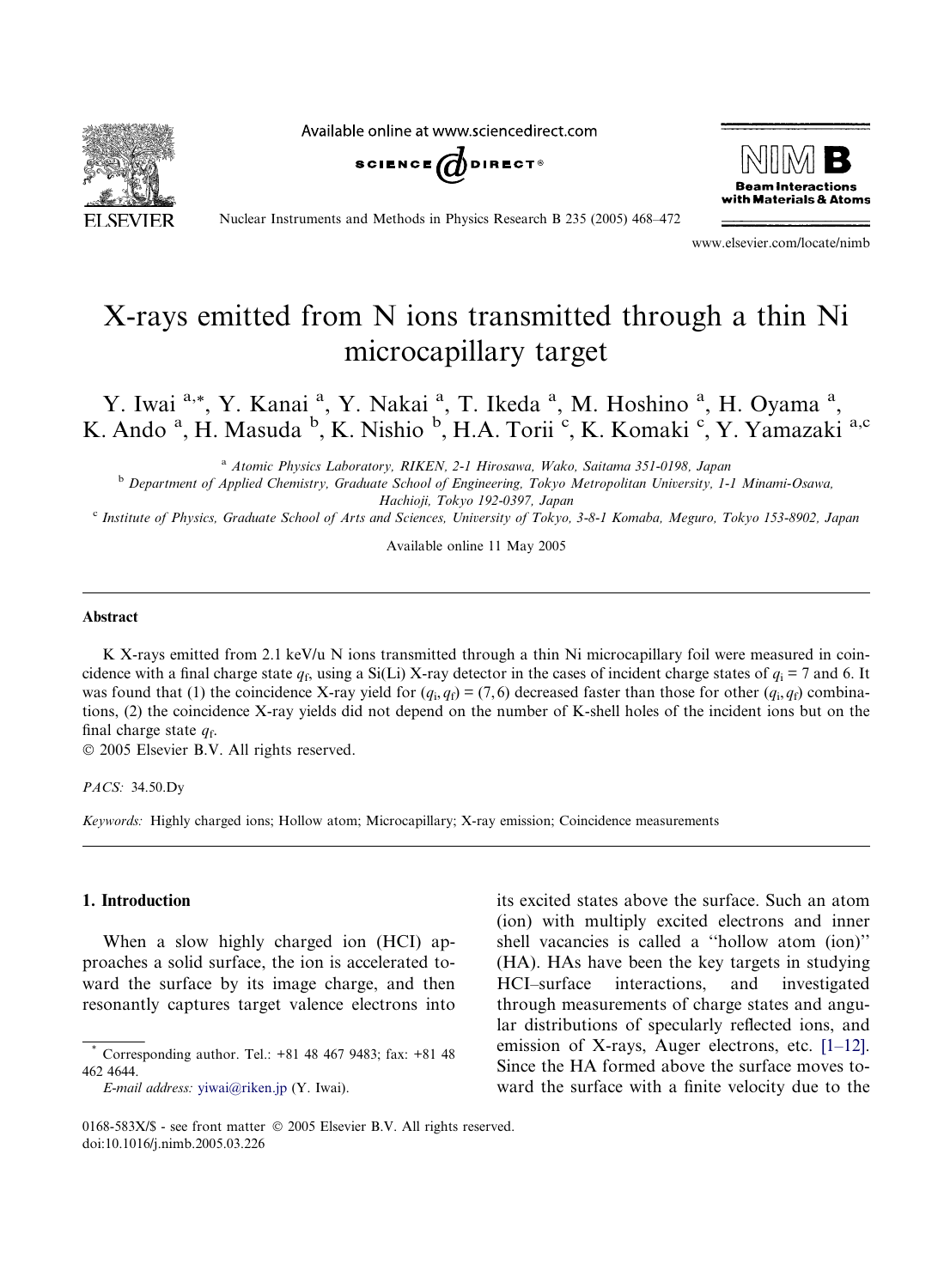<span id="page-1-0"></span>self-image force, the survival time of HA above the surface is limited, typically less than  $\sim$ 10<sup>-13</sup> s. This time duration could be shorter than that required for HA to cascade down to its ground states, i.e. it is often difficult to study HAs above the surface with HCI–flat surface collision. To study the intrinsic nature of HAs, HAs are extracted in vacuum [\[6–12\]](#page-3-0) combining the HCIs with a microcapillary target [\[13,14\],](#page-4-0) where a part of slow HCIs capture electrons from the wall and can still escape from the target before colliding against the inner wall. For example, Ninomiya et al. measured X-rays with a Si(Li) detector in coincidence with a final charge state  $q_f$  for 2.1 keV/u  $N^{q_{i+}}$  ( $q_i = 6$ ) ions incident on a Ni microcapillary target [\[7\]](#page-3-0). It was found that the K-hole lifetimes were  $\sim$ ns even when several electrons were in L-shell. In the present paper,  $N^{7+}$  ions as well as  $N^{6+}$  ions were selected as projectiles so that the relaxation dynamics with different number of innershell vacancies can be studied.

## 2. Experiment

The present study was performed using a 14.5 GHz Caprice type electron cyclotron resonance ion source (ECRIS) in RIKEN, and 2.1 keV/u  $^{14}N^{6+}$  and  $^{15}N^{7+}$  ions extracted from the ECRIS were delivered to a vacuum chamber via a switching magnet. Since  $^{14}N^{7+}$  ion could not be separated from other naked ions,  $15N^{7+}$ ion was used. Further details of the ion source and the beam line are described elsewhere [\[15\]](#page-4-0). The vacuum of the beam line and the chamber were  $\sim 10^{-6}$  Pa during the experiment. A microcapillary target was mounted on a linear motion manipulator. The microcapillary target was made of Ni having  $\sim$ 1 mm<sup>2</sup> in area with a thickness of  $\sim$ 1 µm and a multitude of straight holes of  $\sim$ 100 nm in diameter [\[13,14\].](#page-4-0) A windowless Si(Li) X-ray detector was installed at  $90^{\circ}$  with respect to the incident ion beam, as shown in Fig. 1. The shield located between the ion beam and the detector was movable along the z-axis and was used to limit the detection region of delayed X-rays, where z-axis was taken along the beam with its origin at the target position. The ions passed through the



Fig. 1. Schematic drawing of the experimental setup.

microcapillary target were charge state analyzed with an electrostatic deflector and detected by a channel electron multiplier (CEM). In order to estimate the X-ray yield, the solid angle covered by the Si(Li) X-ray detector was calculated in Fig. 2 as a function of X-ray emission point for



Fig. 2. Solid angle subtended by the Si(Li) X-ray detector as a function of position z for the shield positions of 0 mm (dotted line), 1 mm (short-dashed line), 2 mm (long-dashed line), 3 mm (dot-dashed line), and 4 mm (solid line). The z-axis is the along the ion beam and the origin is at the microcapillary target position. The time of flight for 2.1 keV/u ions is shown in the top.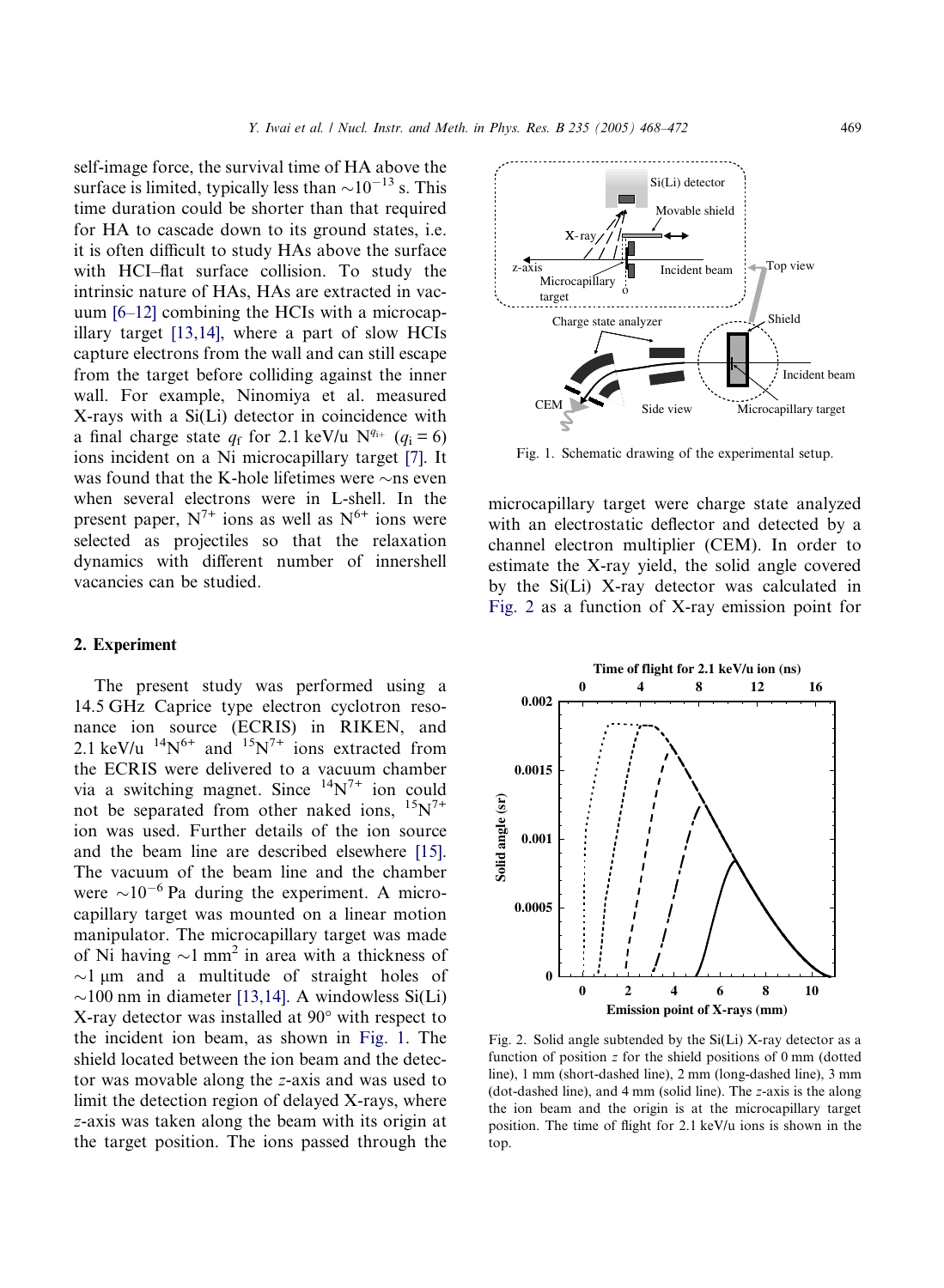<span id="page-2-0"></span>various shield positions. The dotted line, the shortdashed line, long-dashed line, dot-dashed line and solid line show the solid angle for the shield positions at 0 mm, 1 mm, 2 mm, 3 mm and 4 mm, respectively.

#### 3. Results and discussion

K X-rays from N ions transmitted through the microcapillary target were measured in coincidence with the final charge state  $q_f$ . The coincidence yield was obtained as the ratio of the number of the coincidence events to the number of  $N^{q_{f+}}$  ions. Fig. 3 shows the coincidence X-ray yields as a function of the shield position. The solid circle  $(①)$ , solid diamond  $(④)$ , solid triangle  $(\triangle)$ , open square ( $\square$ ), open triangle ( $\nabla$ ) and cross  $(x)$  show energy-integrated X-ray yields for  $(q_i,q_f) = (7,6)$ ,  $(7,5)$ ,  $(7,4)$ ,  $(6,5)$ ,  $(6,4)$  and  $(6,3)$ , respectively. The coincidence X-ray yields for

**10-3** Coincidence X-ray yield (arb. units) **Coincidence X-ray yield (arb. units) 10-4** ۰ ♦ **10-5** ♦  $\bullet$  $\overline{\mathbf{z}}$ **10-6 10-7 0 1 2 3 4 Shield position (mm)**

 $q_i = 6$  reported by Ninomiya et al. [\[7\]](#page-3-0) were reasonably reproduced in this experiment considering that the solid angle was  $\sim 10^{-3}$  sr as seen in [Fig.](#page-1-0) [2.](#page-1-0) It is seen that the X-ray yield for  $(q_i, q_f) = (7, 5)$ is almost the same as that for  $(6, 5)$  and the same is true between  $(7, 4)$  and  $(6, 4)$ , i.e. the coincidence X-ray yields does not depend on the number of Kshell holes of the incident ions but on the final charge state  $q_f$ . The coincidence X-ray yield for  $(q_i, q_f) = (7, 6)$  decreased faster than those with other  $(q_i, q_f)$ -combinations. Some common behaviors were observed also for Ar ions, where the coincidence X-ray yields for  $q_f = q_i - 1$   $(q_i =$ 14, 13, 11) decreased faster as compared with those for  $q_f \leq q_i - 2$ , and the coincidence X-ray yields for  $q_i = 9$  did not depend on  $q_f$  [\[16\].](#page-4-0) It seems that the coincidence X-ray yields with  $q_f = q_i - 1$  for incident ions having multiple inner shell holes have decreased faster as compared with those for  $q_{\rm f} \leqslant q_{\rm i} - 2.$ 

Fig. 4 shows K X-ray energy spectra for 2 keV/ u N ions measured with the Si(Li) detector and with a high-resolution grating spectrometer. The



Fig. 3. The integrated coincidence X-ray yields as a function of the shield position for incident and final charge state combinations  $(q_i, q_f)$  of  $(7, 6)(\bullet)$ ,  $(7, 5)(\bullet)$ ,  $(7, 4)(\bullet)$ ,  $(6, 5)(\Box)$ ,  $(6, 4)(\nabla)$ and  $(6, 3)(\times)$ . The solid line shows the integrated K X-ray yield obtained via cascade calculation of one electron (H-like) ion initially populated according to the report of visible light measurement [\[8\]](#page-3-0), considering the solid angle calculation [\(Fig.](#page-1-0) [2](#page-1-0)).

Fig. 4. Energy spectra of N K X-rays with  $(q_i, q_f) = (7, 6)$  for shield positions of 0 mm  $(\bullet)$  and 1 mm  $(\circ)$ . A spectrum of X rays measured with a high-resolution soft X-ray spectrometer at immediately downstream of the Ni microcapillary target for 2.3 keV/u  $N^{7+}$  incidence was shown by solid line for comparison [\[11\].](#page-3-0) The bars with transition terms show transition energies [\[17\].](#page-4-0)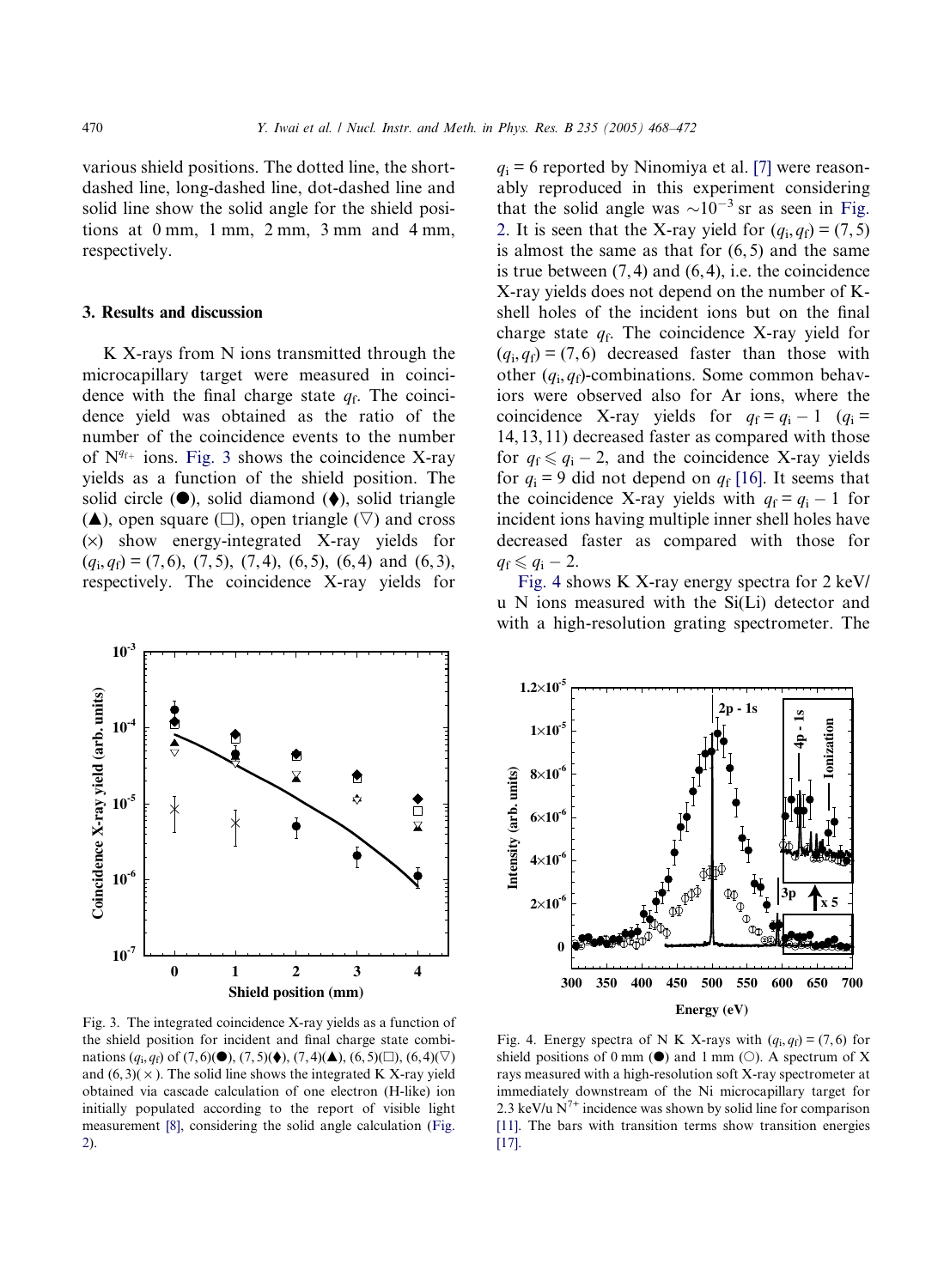<span id="page-3-0"></span>solid circle  $(\bullet)$  and open circle  $(\circ)$  are for the coincidence spectra with the Si(Li) X-ray detector for  $(q_i,q_f) = (7,6)$  setting the shield at 0 mm and 1 mm, respectively. The solid line shows the spectrum measured with the high-resolution spectrometer for  $q_i = 7$  [11] immediately downstream of the Ni microcapillary foil. X-rays corresponding to  $np-1s$  transitions with *n* as high as eight have been observed, where  $n$  is the principal quantum number. When the high-resolution spectrum was taken at 1 mm, all the peaks except for the 2p–1s transition were hardly observed, in consistency with the fact that the spectrum with the shield at  $1 \text{ mm}$  ( $\circ$ ) plotted in the inset of [Fig. 4](#page-2-0) had no high energy tail. It is then concluded that the coincidence Xrays with  $(q_i, q_f) = (7, 6)$  have been primarily attributed to 2p–1s transition.

Morishita et al. measured visible light emitted from Ar ions transmitted through the Ni microcapillary target [8] and found that (1) the initial principal quantum number distributed around  $n_{\text{COB}} \sim q_i + 1$  with a width  $\delta n \sim 2$ , and (2) the angular momentum distributions were more or less statistical, where  $n_{\text{COB}}$  was the principal quantum number predicted by classical over barrier model for the first electron transfer [\[18\]](#page-4-0). Assuming that the above findings are also true for the present collision system, a cascade calculation has been performed to see how the K X-ray yields evolve. The solid line in [Fig. 3](#page-2-0) shows the result of such a calculation, where the solid angle variation with respect to the shield position and the emission position (see [Fig. 2\)](#page-1-0) are taken into account. It is seen that the calculation can crudely reproduce the experimental result for  $(q_i, q_f) = (7, 6)$ .

## 4. Summary

K X-rays emitted from 2.1 keV/u N ions ( $q_i = 7$ and 6) transmitted through a thin Ni microcapillary target were measured in coincidence with the final charge state  $q_f$ , varying the time window for delayed X-ray emission. The coincidence yields for  $q_i = 6$  reported by Ninomiya et al. were reasonably reproduced [7]. The coincidence X-ray yield for  $(q_i, q_f) = (7, 6)$  decreased faster than other  $(q_i,q_f)$  combinations. The coincidence X-ray yield

did not depend on the number of K-shell holes but on the final charge state  $q_f$ . The coincident X-ray for  $(q_i, q_f) = (7, 6)$  was dominated by the 2p–1s transition. This 2p–1s transition had a  $\sim$ ns lifetime due to a cascade filling from highly-excited, high-angular momentum states.

#### Acknowledgement

The research is supported by the special postdoctoral researchers program in RIKEN.

## References

- [1] J.P. Briand, L. de Billy, P. Charles, S. Essabaa, Phys. Rev. Lett. 65 (1990) 159.
- [2] F.W. Meyer, S.H. Overbury, C.C. Havener, P.A. Zeijlmans van Emmichoven, D.M. Zehner, Phys. Rev. Lett. 67 (1991) 723.
- [3] H. Winter, C. Auth, R. Schuch, E. Beebe, Phys. Rev. Lett. 71 (1993) 1939.
- [4] F. Aumayr, H. Kurz, D. Schneider, M.A. Briere, J.W. McDonald, C.E. Cunningham, H.P. Winter, Phys. Rev. Lett. 71 (1993) 1943.
- [5] H.J. Andrä, A. Simionovici, T. Lamy, A. Brenac, G. Lamboley, S. Andriamonje, J.J. Bonnet, A. Fleury, M. Bonnefoy, M. Chassevent, et al., Atoms, Molecules Clusters 21 (1991) S135.
- [6] Y. Yamazaki, S. Ninoimya, F. Koike, H. Masuda, T. Azuma, K. Komaki, K. Kuroki, M. Sekiguchi, J. Phys. Soc. Jpn. 65 (1996) 1199.
- [7] S. Ninomiya, Y. Yamazaki, F. Koike, H. Masuda, T. Azuma, K. Komaki, K. Kuroki, M. Sekiguchi, Phys. Rev. Lett. 78 (1997) 4557.
- [8] Y. Morishita, R. Hutton, H.A. Torii, K. Komaki, T. Brage, K. Ando, K. Ishii, Y. Kanai, H. Masuda, M. Sekiguchi, F.B. Rosmej, Y. Yamazaki, Phys. Rev. A 70 (2004) 012902.
- [9] D. Murakoshi, Y. Kanai, Y. Morishita, Y. Iwai, N. Okabayashi, H.A. Torii, K. Nishio, H. Masuda, H. Nakao, T. Tamamura, et al., ICPEAC Abstracts 22 (2001) 504.
- [10] Y. Iwai, S. Thuriez, Y. Kanai, H. Oyama, K. Ando, R. Hutton, H. Masuda, K. Nishio, K. Komaki, Y. Yamazaki, RIKEN Rev. 31 (2000) 34.
- [11] Y. Iwai, D. Murakoshi, Y. Kanai, H. Oyama, K. Ando, H. Masuda, K. Nishio, M. Nakao, T. Tamamura, K. Komaki, Y. Yamazaki, Nucl. Instr. and Meth. B 193 (2002) 504.
- [12] Y. Iwai, Y. Kanai, Y. Nakai, T. Ikeda, H. Oyama, K. Ando, H. Masuda, K. Nishio, M. Nakao, H.A. Torii, K. Komaki, Y. Yamazaki, Nucl. Instr. and Meth. B 205 (2003) 762.